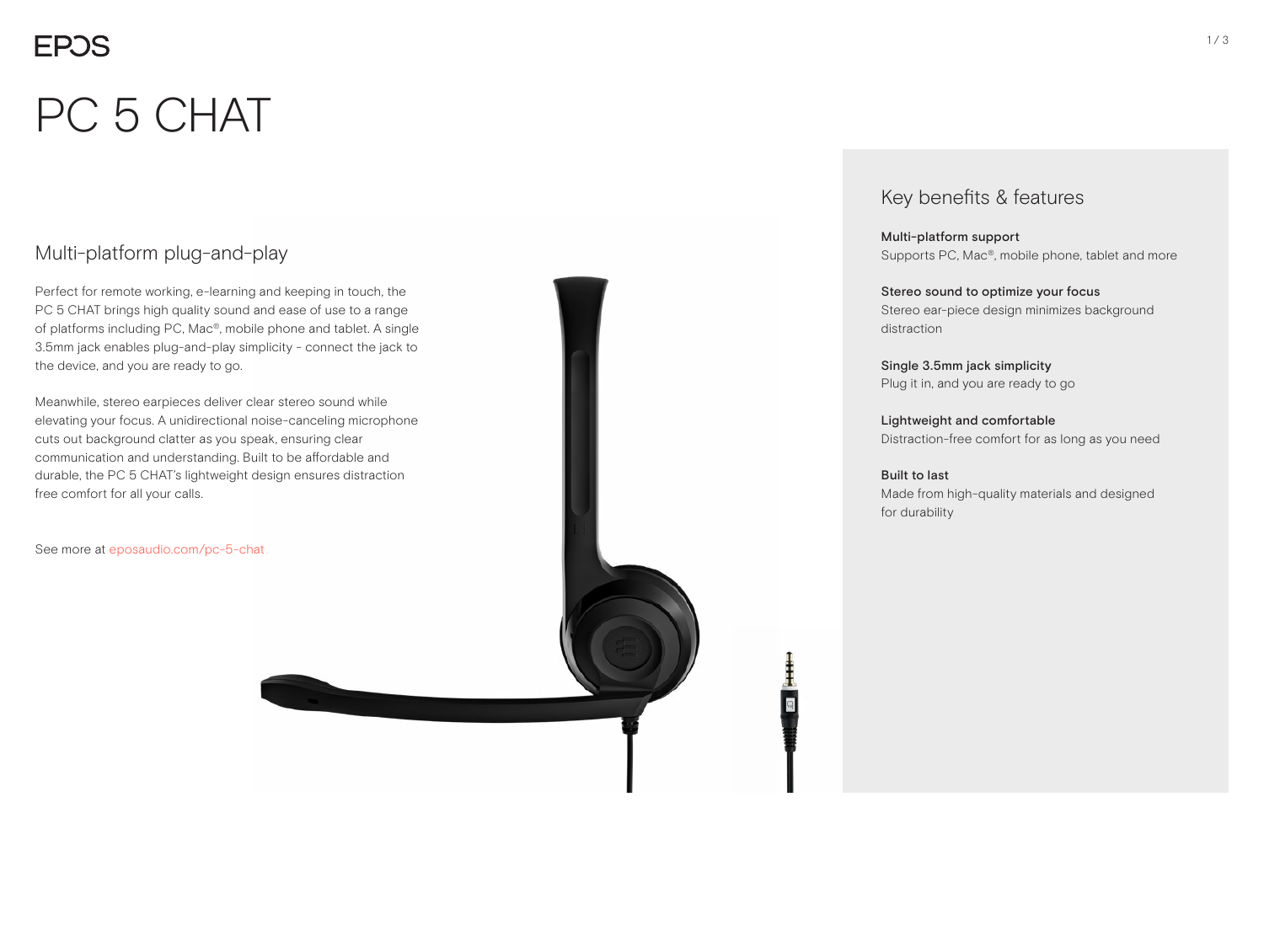## PC 5 CHAT

## Product data

#### General

| Ear coupling         | $On-ear$                                                       |
|----------------------|----------------------------------------------------------------|
| Transducer principle | Dynamic, closed                                                |
| Connectivity         | Wired, 1 x 3.5 mm                                              |
| Cable length         | 2 <sub>m</sub>                                                 |
| Compatibility        | PC, Mac®, Mobile and other<br>devices with a 3.5 mm jack input |
| Warranty             | 2 years, international                                         |

| Packaging                                                 |                                                     |
|-----------------------------------------------------------|-----------------------------------------------------|
| Dimension of product packaging<br>$(W \times H \times D)$ | 250 x 220 x 75 mm                                   |
| Package weight<br>(incl. complete product and packaging)  | 197 <sub>g</sub>                                    |
| Dimension of master carton<br>$(W \times H \times D)$     | 390 x 540 x 470 mm                                  |
| Units in distributor master carton                        | 20                                                  |
| Languages                                                 | English, German, French, Spanish, Russian, Japanese |

#### Headphones

| Frequency response   | 42-17.000 Hz              |
|----------------------|---------------------------|
| Impedance            | 32O                       |
| Sound pressure level | 95 dB SPL @ 1 kHz, 1V RMS |

#### Microphone

| Frequency response | 90 - 15,000 Hz |
|--------------------|----------------|
| Pick-up pattern    | Unidirectional |
| Sensitivity        | $-40$ dBV/Pa   |
| Impedance          | 2.200          |

#### 2 / 3